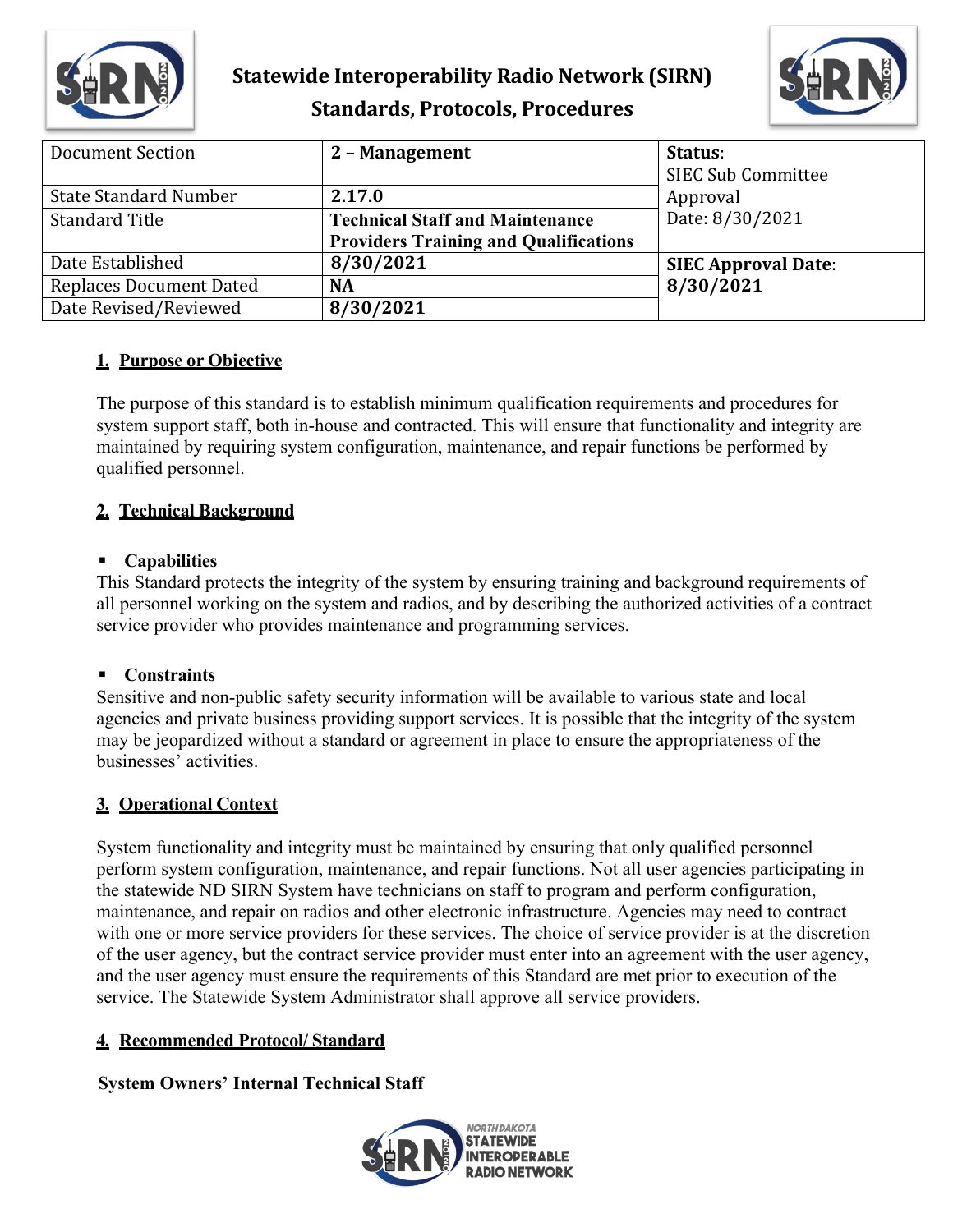



- Any staff members or technicians with access to SIRN infrastructure, software or hardware used to maintain or configure SIRN infrastructure equipment or subscriber devices shall, at a minimum, be required to pass a criminal history background check per the State of North Dakota Information Technology (NDIT) guidelines or the employing local agency's protocols.
- Any staff members or technicians will follow the process of ensuring technical competency, as outlined below in the Technical Staff Requirements (Internal and Contracted) section.
- Each SIRN User Agency will formally designate an Agency Administrator or Liaison as a Primary Point of Contact (Agency POC) for its users. This Agency Administrator will have the authority to represent their respective agency/agencies' interest and make decisions on issues related to the day-to-day operation, maintenance, and repair of their equipment. See SIRN Standard 2.8.0 Operational Management for details on roles and responsibilities.

#### **Contract Service Providers**

- All contract service shops (e.g., radio shops) providing service to local agencies or the State must enter into a provider agreement with the requesting agency and maintain current said agreements.
- It is the responsibility of the contracting User Agency to validate the qualifications of contract service providers and to ensure the providers' compliance to this Standard.
- Contracting agencies shall notify the Statewide System Administrator of any contract for services. The Statewide Administrator will maintain a log of all contracted service providers in the State and a respective list of SIRN User Agencies to whom they officially provide services.
- The Statewide System Administrator or designee has the right to view the qualifications of any staff member of the contract service provider.
- Contract staff members or technicians with access to SIRN infrastructure, software or hardware used to maintain or configure SIRN infrastructure equipment or subscriber devices shall, at a minimum, be required to pass a criminal history background check per the State of North Dakota Information Technology (NDIT) guidelines or the employing local agency's protocols.
- Contract service providers servicing end user devices (radios or consoles) must meet the following requirements:
	- o Prove it is a qualified service center eligible to conduct business in the State of North Dakota.
	- o Demonstrate proficiency in supporting the equipment and solutions for which it is contracted, including completion of manufacturer's training courses and make

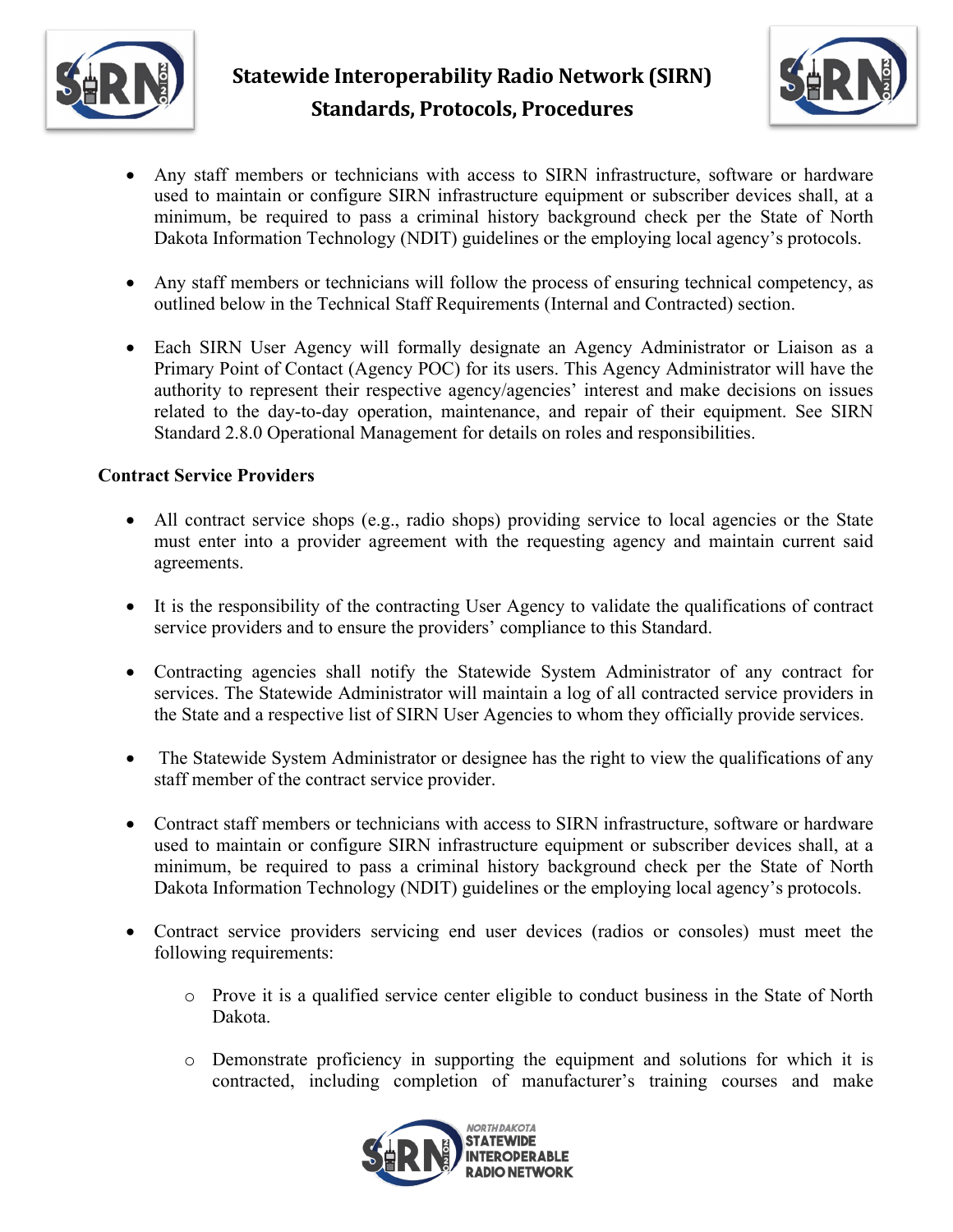

# **Statewide Interoperability Radio Network (SIRN) Standards, Protocols, Procedures**



references available for verification if necessary.

- o Use the contract service provider's technical staff in their certified areas of competency
- o Maintain all training certifications for their personnel.
- o Prove it has specified insurance coverage and may, prior to commencement of work, be asked to purchase a security bond by the user agency.
- When a SIRN User Agency contracts with a contracted service provider for the purpose of providing maintenance, repair, programming, and related service on electronic infrastructure to include dispatch consoles and/or radio subscriber equipment, the service provider must obtain and pay for all permits, licenses, and approvals necessary for programming and maintenance to fulfill the provisions.
- Due to the sensitive and non-public nature of the programming information, the contract service provider must provide written assurance that is authorized and has all necessary permits and licenses to conduct business in the state of North Dakota. Unless specifically authorized by the Local System Administrator, in writing and on an individual radio-by-radio basis, the contract service provider may not directly or indirectly permit any third person to view, read, print, extract, copy, transmit, archive, edit, create, clone, transfer, release, tamper with, reverse engineer, or otherwise compromise the security of any radio code plug programming file, system key file, encryption key file or any infrastructure configuration database file for any radio, console, or other infrastructure element on the system.

#### **Technical Staff Requirements (Internal or Contracted)**

- Technical Staff assigned to work on system and/or subsystem equipment shall successfully complete appropriate training on all equipment they are assigned to work on. This training will be completed prior to working on the equipment. *See Appendix A Equipment Manufacturer Training Courses* for additional details on required course work by staff/technician role or function.
- Training requirements shall include courses provided by the original manufacturer or reseller covering the specific software, firmware, hardware or processes.
- Technical Staff must additionally attend any applicable webinars, informational meetings or training courses delivered by the SIRN Statewide Administrator or designee. As the SIRN training program is evolving, Technical Staff must contact the SIRN Statewide Administrator to obtain the most current set of training materials and courses.
- Untrained personnel shall not perform configuration, maintenance, or repair work unless this work is performed under the direct supervision of trained and approved personnel.
- Technical Staff shall only work in the areas for which they have completed the required training

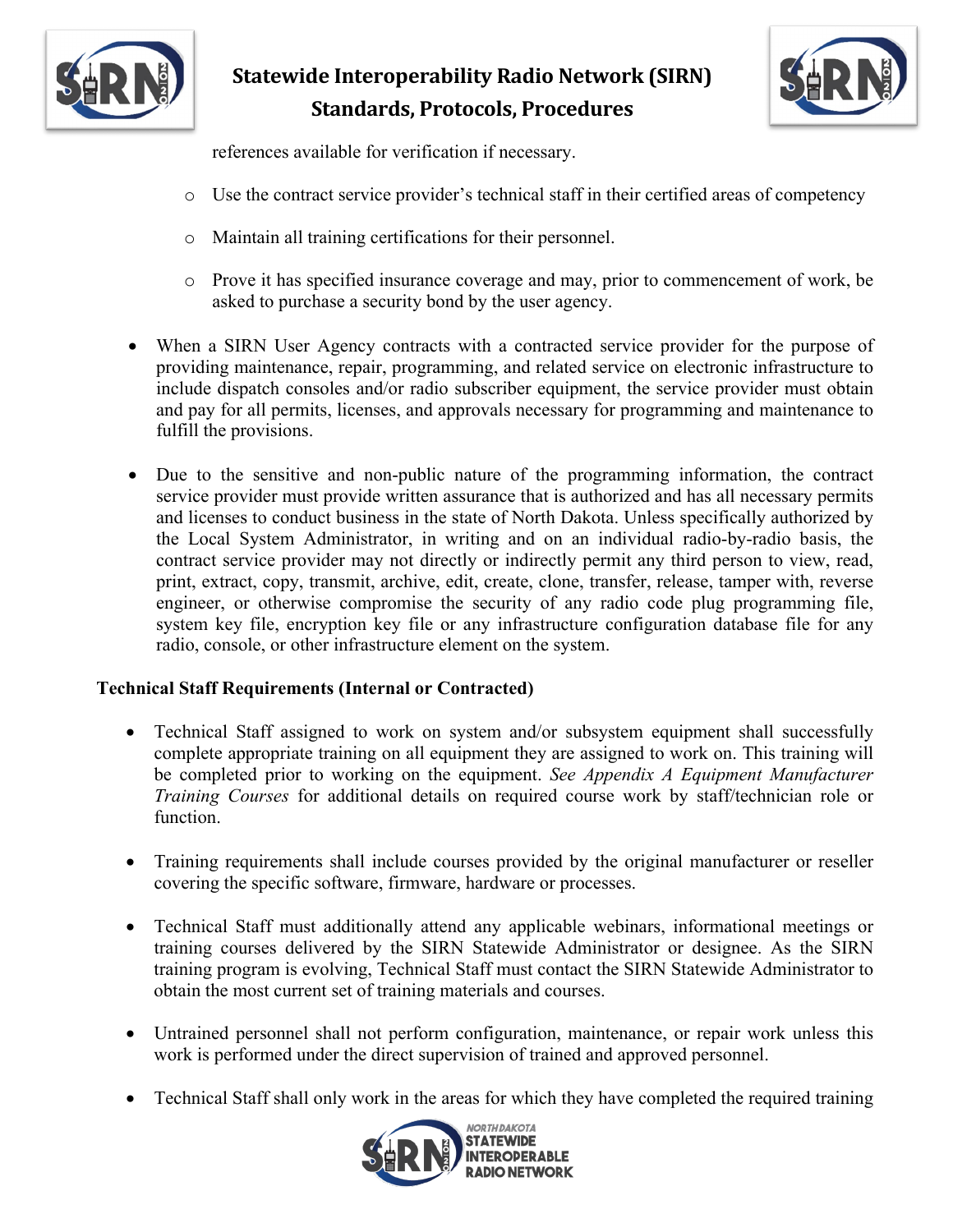



or informational meetings.

- Technical Staff shall be familiar with all applicable ND SIRN State Standards including, but not limited to, SIRN Standards on system maintenance, subscriber maintenance and radio programming requirements.
- Technical Staff shall be familiar with the site access procedures, equipment outage, and maintenance notification requirements of the State Standards.
- Technical Staff providing system maintenance shall have access to and use radios for required SYS-TECH announcements before performing any work on the system.
- Technical Staff connecting to the radio network shall have a computer with the most current virus protection software and follow all standards regarding security.

# **5. Recommended Procedure**

Appendix A: Equipment Manufacturer Training Courses provides a list of courses as of July 2021. Courses evolve over time to keep pace with evolving technologies and solutions. Questions regarding specific required training courses shall be directed to the Statewide System Administrators.

Agencies requiring contract services must enter into an agreement with the contractor providing service. The agreement will specify enforcement provisions, including consequences of misuse and the release of non-public system security information. The Statewide Administrator will maintain a log of all contracted service providers in the State and a respective list of SIRN User Agencies to whom they officially provide services.

The Statewide System Administrator will:

- Facilitate the development of and maintain the current version of the common practices, courses and webinars for the different categories of work
- Maintain a list of the overview/common practices training completed by the contract workers

Contracting and User Agencies shall ensure:

- Minimum training requirements of in-house staff are met.
- Only qualified personnel perform maintenance functions.
- Familiarity of technical staff with all applicable sections of the SIRN Standards.
- Standards are followed when using contracted services.
- SIRN Statewide Administrator is notified when contracting for service.

# **6. Management**

The Statewide System Administrator and the contracting agencies are responsible for managing and maintaining service contracts with vendors in compliance with this Standard.

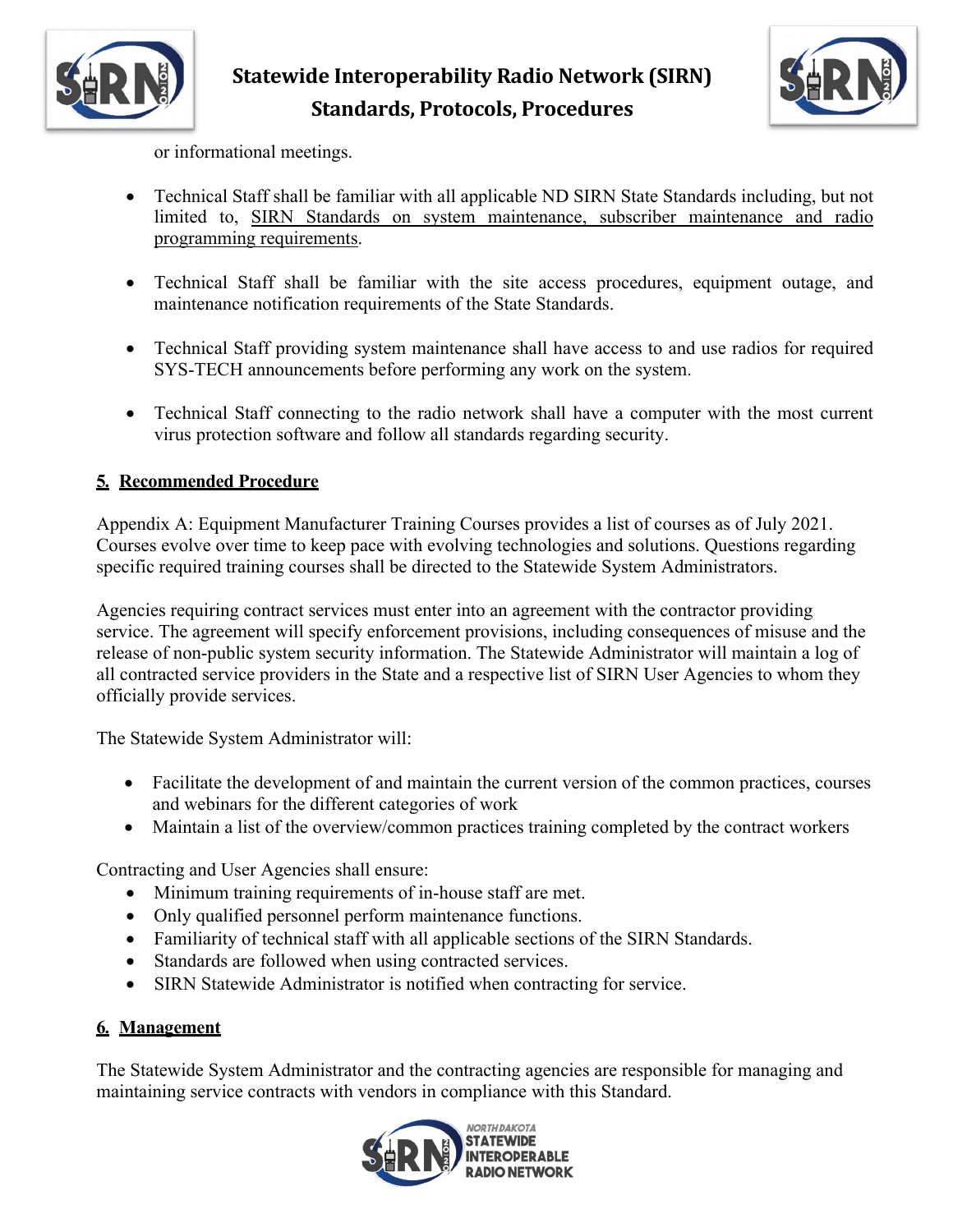

**Statewide Interoperability Radio Network (SIRN) Standards, Protocols, Procedures**



# **Appendix A: Equipment Manufacturer Training Courses**

The following courses indicate the minimum training requirements for government and private contractor staff by category, role or responsibility. Proof of completion may be required by the SIRN Statewide Administrator before tools and applications for providing technical support to SIRN systems and devices are granted. Courses are current as of August 2021.

#### **Motorola Systems and Devices**

## **ASTRO Radio System Administrator**

- · AST1038\_ASTRO® 25 IV&D System Overview (Online Self-Paced)
- AST4104 ASTRO® 25 Systems Applied Networking
- · AST4102\_ASTRO® 25 IV&D Radio System Administrator Workshop

#### **Radio Programmer/Codeplug Developer**

- RDS1017V\_ASTRO® 25 Systems Fleetmapping Workshop
- APX7001 APX CPS Programming and Template Building

#### **Radio Management Application User**

RDS2017\_APX™ Radio Management Workshop

#### **Console Administrator**

MCC7500 Console Supervisor

#### **Network Administrator**

- AST1038 ASTRO® 25 IV&D System Overview
- AST4104 ASTRO® 25 Systems Applied Networking

#### **Site RF Technician/Engineer**

- AST1038 ASTRO® 25 IV&D System Overview
- AST4208 ASTRO® 25 IV&D GTR8000 Repeater Site Workshop

## **Console Technician/Installer**

- AST1038 ASTRO® 25 IV&D System Overview
- CON012 MCC7000 Series Dispatch Consoles Workshop

## **Lead Radio User Train-The-Trainer**

- APX Portable and APX Mobile Train-the-Trainer and User
- · Other training as sponsored by the state or local jurisdiction

## **Console Operator/User**

MCC7500 Console Operator